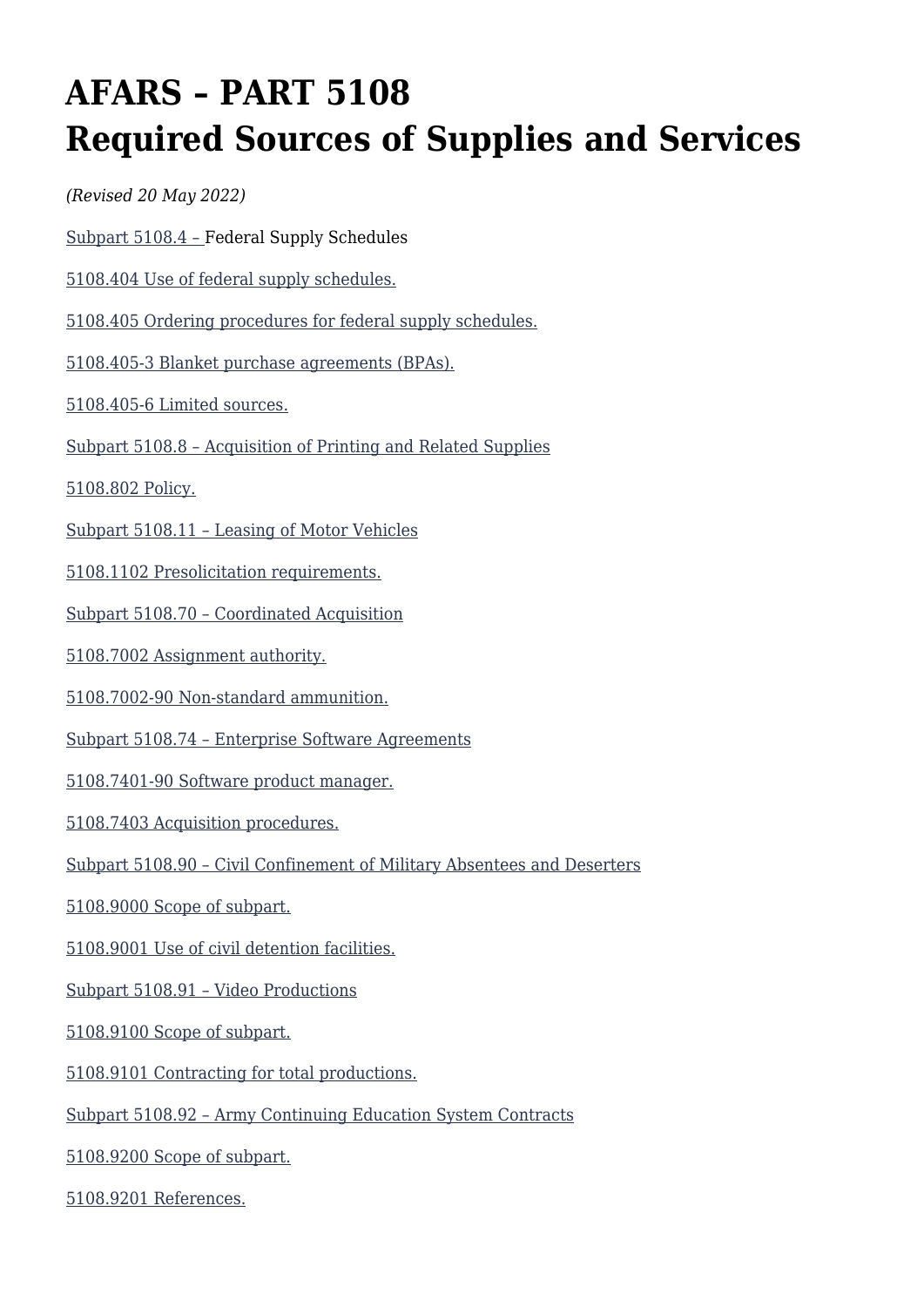[5108.9202 Educational services contracts.](#page--1-0)

[5108.9203 Procedures.](#page--1-0)

[Subpart 5108.93 – Training With Commercial Firms](#page--1-0)

[5108.9300 Scope of subpart.](#page--1-0)

[5108.9301 General.](#page--1-0)

[Subpart 5108.94 – Foreign Language Support](#page--1-0)

[5108.9400 Scope of subpart.](#page--1-0)

[5108.9401 Definitions.](#page--1-0)

[5108.9402 Policy.](#page--1-0)

# **Subpart 5108.4 – Federal Supply Schedules**

### **5108.404 Use of federal supply schedules.**

(h)(3)(ii)(C) The head of the contracting activity without the power to further delegate is the approval authority for actions stated in FAR 8.404(h)(3)(ii)(C).

### **5108.405 Ordering procedures for federal supply schedules.**

#### **5108.405-3 Blanket purchase agreements (BPAs).**

(a)(3)(ii). The Assistant Secretary of the Army (Acquisition, Logistics and Technology) makes the determination described in FAR 8.405-3(3)(ii). See Appendix GG for further delegation.

#### **5108.405-6 Limited sources.**

(b)(3)(ii)(C) The senior procurement executive makes the determination described in FAR 8.405-6(b)(3)(ii)(C). See Appendix GG for further delegation.

(d)(3) The head of the contracting activity is the approval authority for actions stated in FAR 8.405-6(d)(3). See Appendix GG for further delegation.

# **Subpart 5108.8 – Acquisition of Printing and Related Supplies**

### **5108.802 Policy.**

(b) The Assistant Secretary of the Army (Acquisition, Logistics and Technology), on a non-delegable basis, shall designate a central printing authority as set forth in FAR 8.802(b).

# **Subpart 5108.11 – Leasing of Motor Vehicles**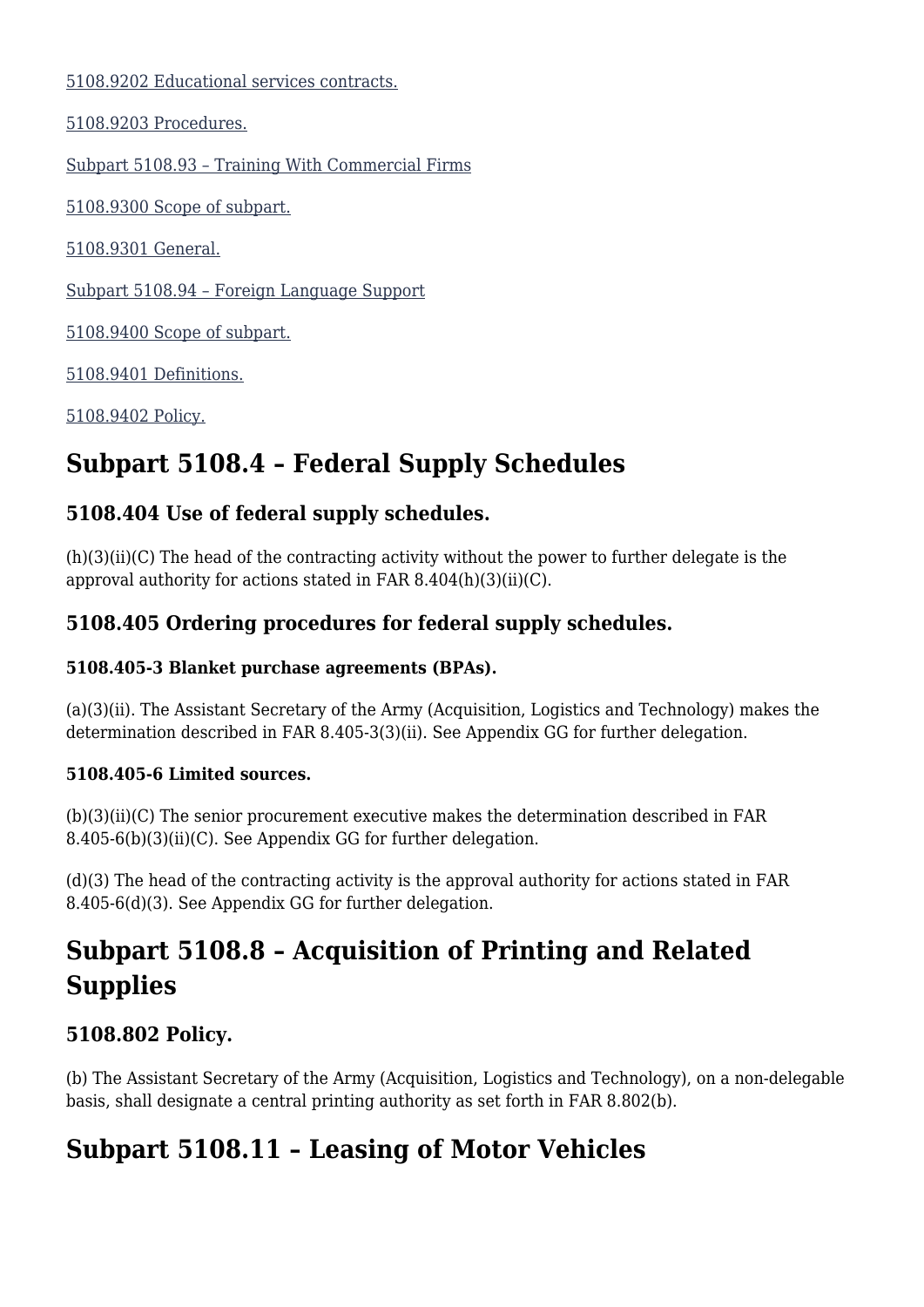### **5108.1102 Presolicitation requirements.**

(c) The head of the contracting office is the approval authority for actions stated in FAR 8.1102(c). See Appendix GG for further delegation.

# **Subpart 5108.70 – Coordinated Acquisition**

#### **5108.7002 Assignment authority.**

(a)(1) Contracting activities shall procure commodities assigned to the Army under DFARS 208.7000 according to the assignment of responsibilities issued by the Commanding General, U.S. Army Materiel Command. DFARS PGI 208.7006 lists the commodity assignments.

#### **5108.7002-90 Non-standard ammunition.**

Contracting officers shall forward all U.S. Army non-standard ammunition procurements to Joint Program Executive Office, Armaments & Ammunition for execution.

## **Subpart 5108.74 – Enterprise Software Agreements**

#### **5108.7401-90 Software product manager.**

The Army's software product manager is the Computer Hardware, Enterprise Software and Solutions (CHESS) Office. Information on CHESS is available via the Internet at [https://chess.army.mil.](https://chess.army.mil)

### **5108.7403 Acquisition procedures.**

(5)(iii) Before procuring commercial software outside of the CHESS contracts, the contracting officer must ensure that the requiring activity obtains a waiver (see 5139.101-90(a)).

# **Subpart 5108.90 – Civil Confinement of Military Absentees and Deserters**

### **5108.9000 Scope of subpart.**

This subpart prescribes policy for the acquisition of civil detention facility services, when installation commanders or provost marshals deem the use of such facilities appropriate.

### **5108.9001 Use of civil detention facilities.**

See Army Regulations 190-9 and 190-47.

## **Subpart 5108.91 – Video Productions**

### **5108.9100 Scope of subpart.**

This subpart prescribes policy for the acquisition of video productions.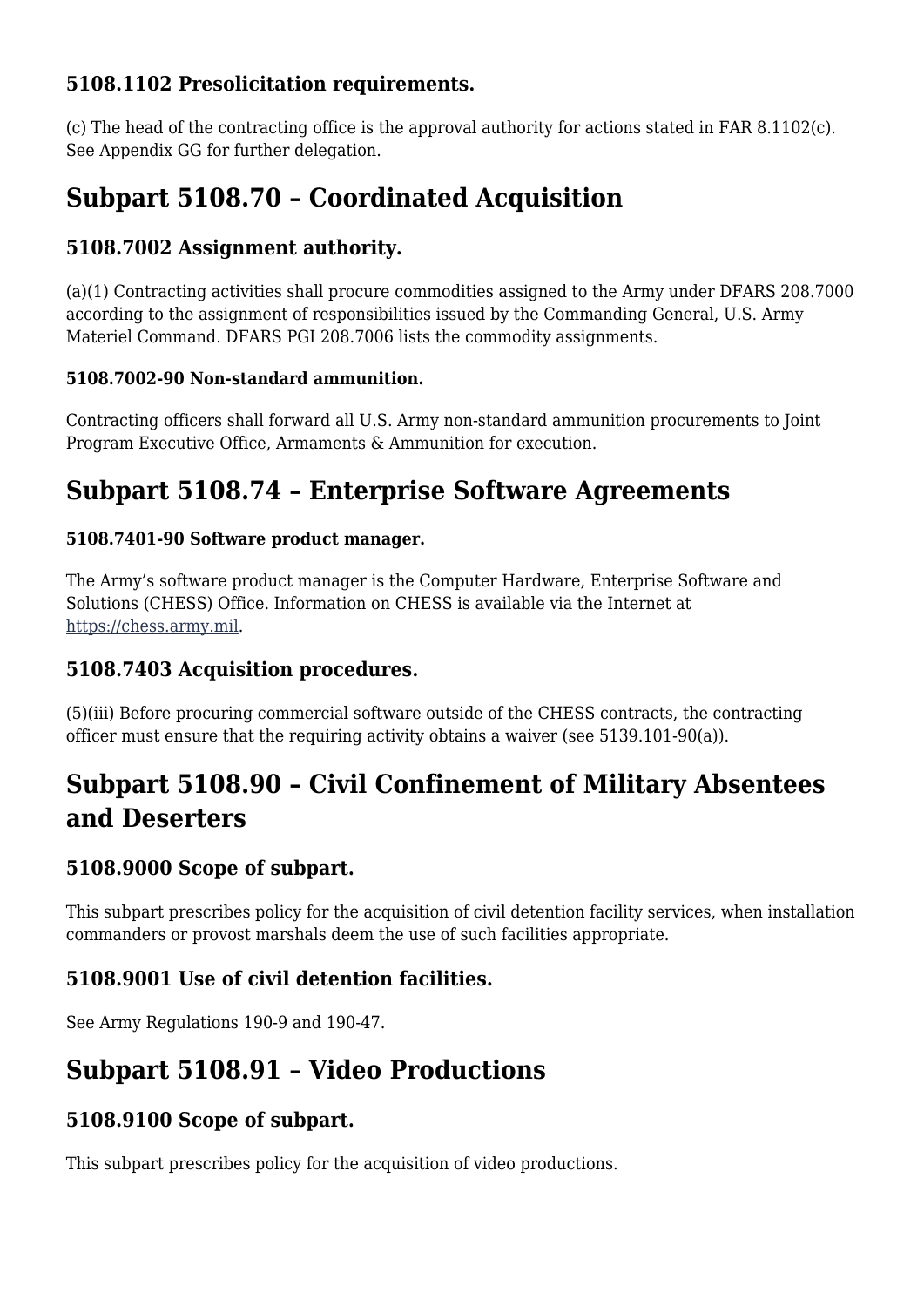### **5108.9101 Contracting for total productions.**

(a) The Army Multimedia and Visual Information Directorate (AMVID), U.S. Army Headquarters Services, Office of the Administrative Assistant to the Secretary of the Army, is the only multimedia and visual information activity authorized to contract for total productions. See Army Regulation 25-1 and Department of the Army Pamphlet 25-91.

(b) Direct requests for contracted total productions and non-local productions per Army Regulation 25-1 to the local visual information activity for processing to the

AMVID, Production Acquisition Division

ATTN: AAHS-VI-C

2530 Crystal Drive,  $13<sup>th</sup>$  Floor

Arlington, Virginia 22202-3934.

(c) The contracting officer must forward procurement requests for contracting total productions to the AMVID, Production Acquisition Division at the address in paragraph (b) in this section.

(d) For advisory and assistance services for audiovisual productions, please contact AMVID, Production Acquisition Division, at the address in paragraph (b) in this section.

# **Subpart 5108.92 – Army Continuing Education System Contracts**

### **5108.9200 Scope of subpart.**

This subpart prescribes policy for the acquisition of Army Continuing Education System (ACES) programs and services.

### **5108.9201 References.**

Army Regulation (AR) 621-5 establishes the ACES and prescribes policies and responsibilities for its administration.

(a) AR 350-20 provides for mission-required language training procured through ACES.

(b) AR 380-67 outlines security requirements for ACES personnel.

### **5108.9202 Educational services contracts.**

(a) The contracting officer may execute educational services contracts to support ACES for Active Component, Reserve Component and Army National Guard soldiers and to provide Headstart language and host nation acculturation programs for Active Component adult family members.

(b) In the continental United States, the tuition assistance procedures described in AR 621-5 are the appropriate method to obtain postsecondary and off-duty high school instruction.

(c) Use contracts for the following: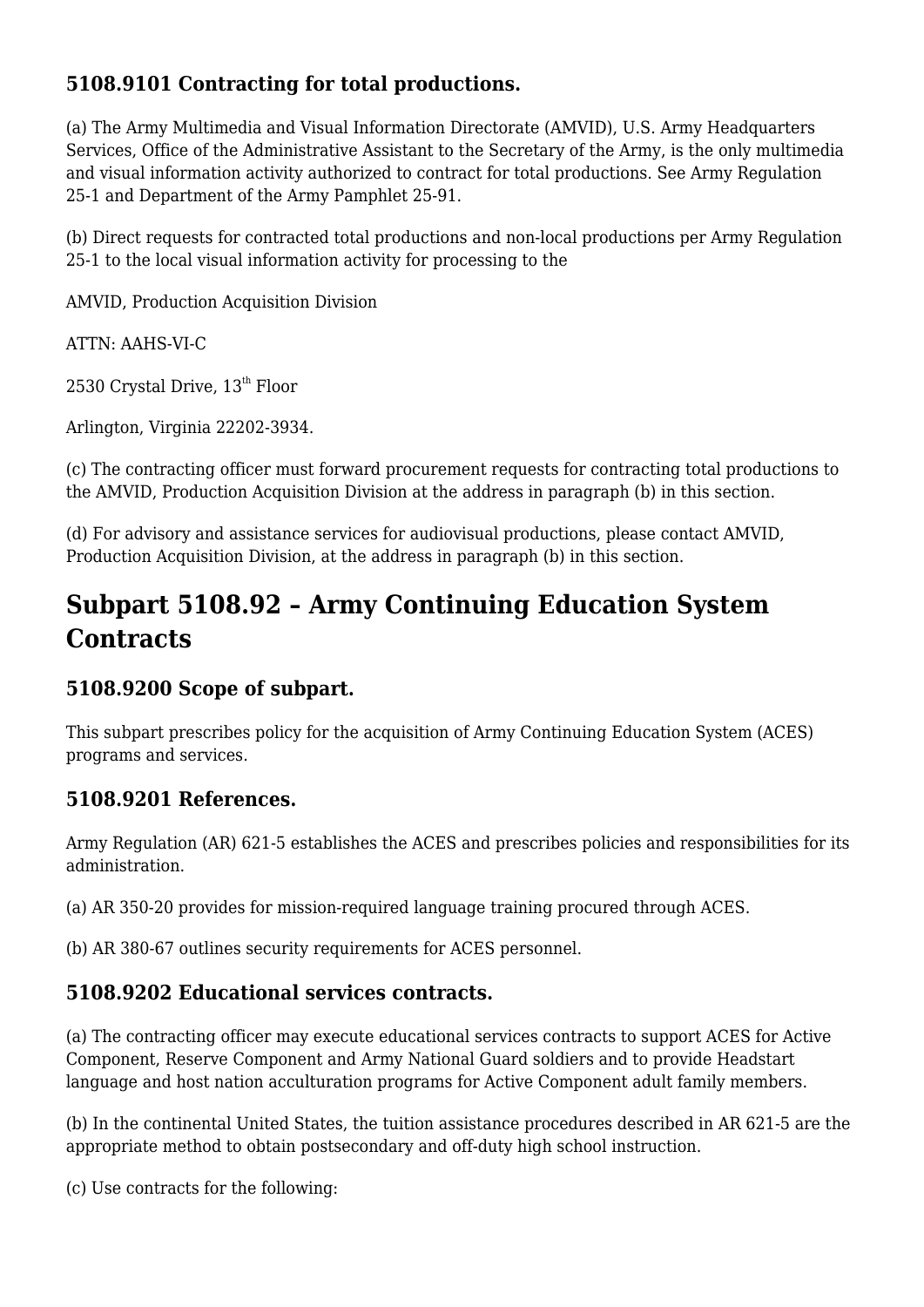(1) Conducting Army education center instruction for programs listed in AR 621-5 and AR 350-20.

(2) Testing individuals or groups of individuals who desire to participate in ACES.

(3) Army learning center services such as the use of professional, paraprofessional or technical personnel to operate computer laboratories, information centers, language laboratories, military publications reference libraries and provide adjunct instruction for ACES participants.

(4) Education transition management services for Active Component only.

(5) Education program development, such as curriculum development, software and courseware development.

(6) Training for professional development of ACES full-time, permanent, professional staff.

#### **5108.9203 Procedures.**

See Army Regulations cited at 5108.9202(c)(1).

### **Subpart 5108.93 – Training With Commercial Firms**

#### **5108.9300 Scope of subpart.**

This subpart prescribes policy for obtaining commercial training for Army Medical Department and other Army personnel.

#### **5108.9301 General.**

(a) Contracting officers shall refer questions about obtaining commercial training for Army Medical Department personnel to:

Commander, AMEDDC&S

Department of Health Education and Training

Attn: MCCS-HE

2377 Greeley Road, Suite B

Fort Sam Houston, TX 78234-5075

or by telephone to (210) 295-9528, or fax to (210) 221-2832.

(b) Contracting officers shall refer questions about obtaining commercial training for other Army personnel to the:

Office of The Deputy Chief Of Staff, G1

Director of Military Personnel Management

Attn: DAPE-MP

300 Army Pentagon